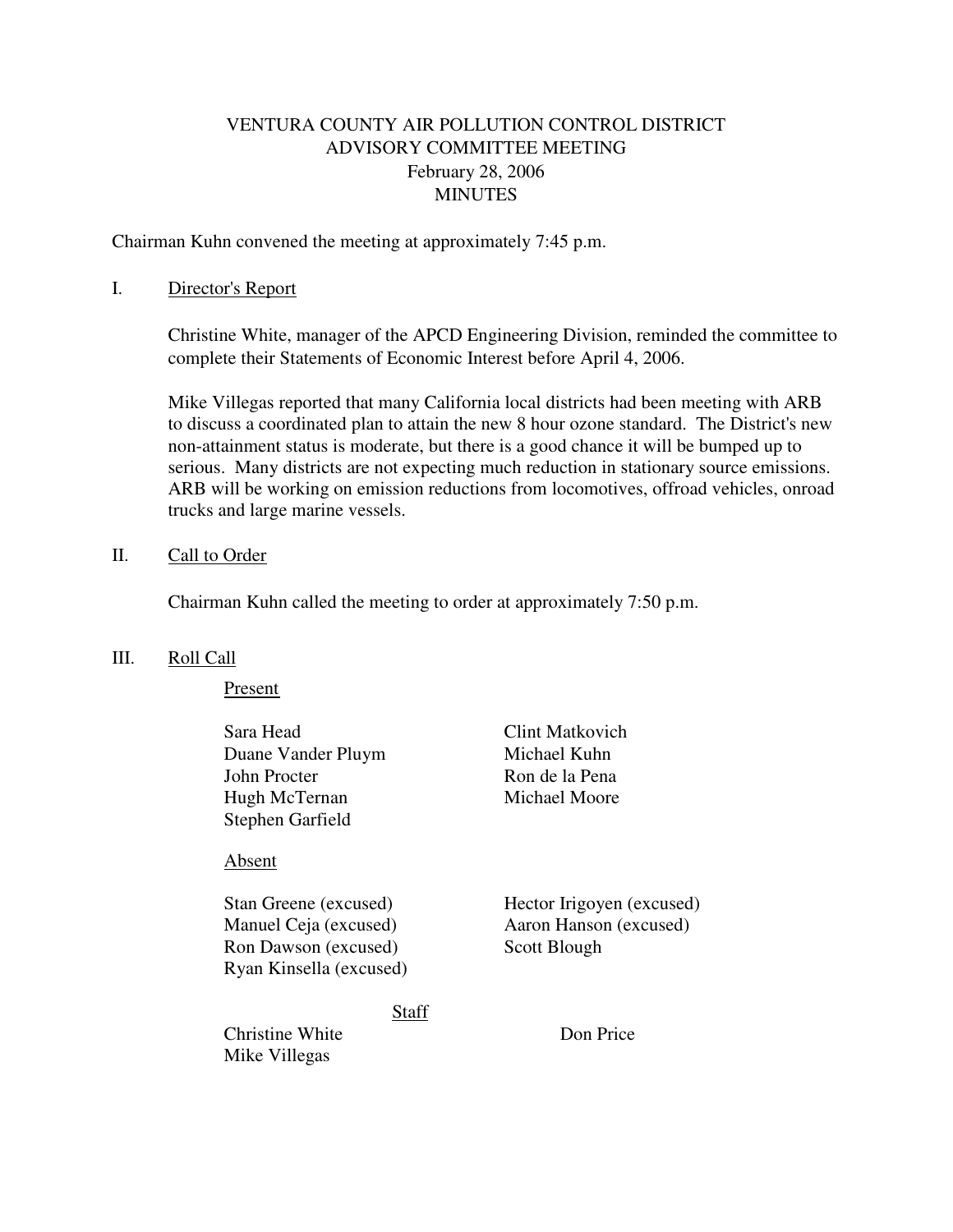### Public

# Keith Moore David Corrente, Elliot's Custom Furniture

IV. Minutes

The minutes of the September 27, 2005, meeting were approved as drafted.

V. Chairman's Report

There was no Chairman's report.

VI. Public Comment

There was no public comment.

VII. Old Business

There was no old business.

VIII. New Business

The annual election of officers took place. Committee members Kuhn and Head were reelected chair and vice chair, respectively. A second vice chair nomination failed for lack of a second. After a single vote for both chair and vice chair, the committee decided that, in the future, votes for chair and vice chair shall be done separately to facilitate multiple nominations.

### Proposed Revisions to the Permit Fee Rule (Rule 42)

Mike Villegas presented information on the proposed revision to Rule 42. Approximately one third of the emission inventory in Ventura County is stationary sources, which have permits. The District funds its programs in part from permit fees based on emissions. Revenue has been reduced as permitted emissions go down. District programs that require funding include permits, inspections and compliance, planning, ambient air monitoring, rule development, and overhead.

The Board has revised the fund balance policy by increasing the target from 3 to 4 months reserve to 4 to 6 months reserve. A series of 10 percent fee increases will not ultimately attain this goal; a series of 15 percent fee increases may attain the 4 to 6 month fund balance goal. Although the increase is expected to net about \$170,000 next year, additional program cuts are expected. Problems began with a recent sharp increase in pension contributions and other obligations. A discussion took place on the meaning and ramifications of the increased fund balance goal and the nature of the DMV fees.